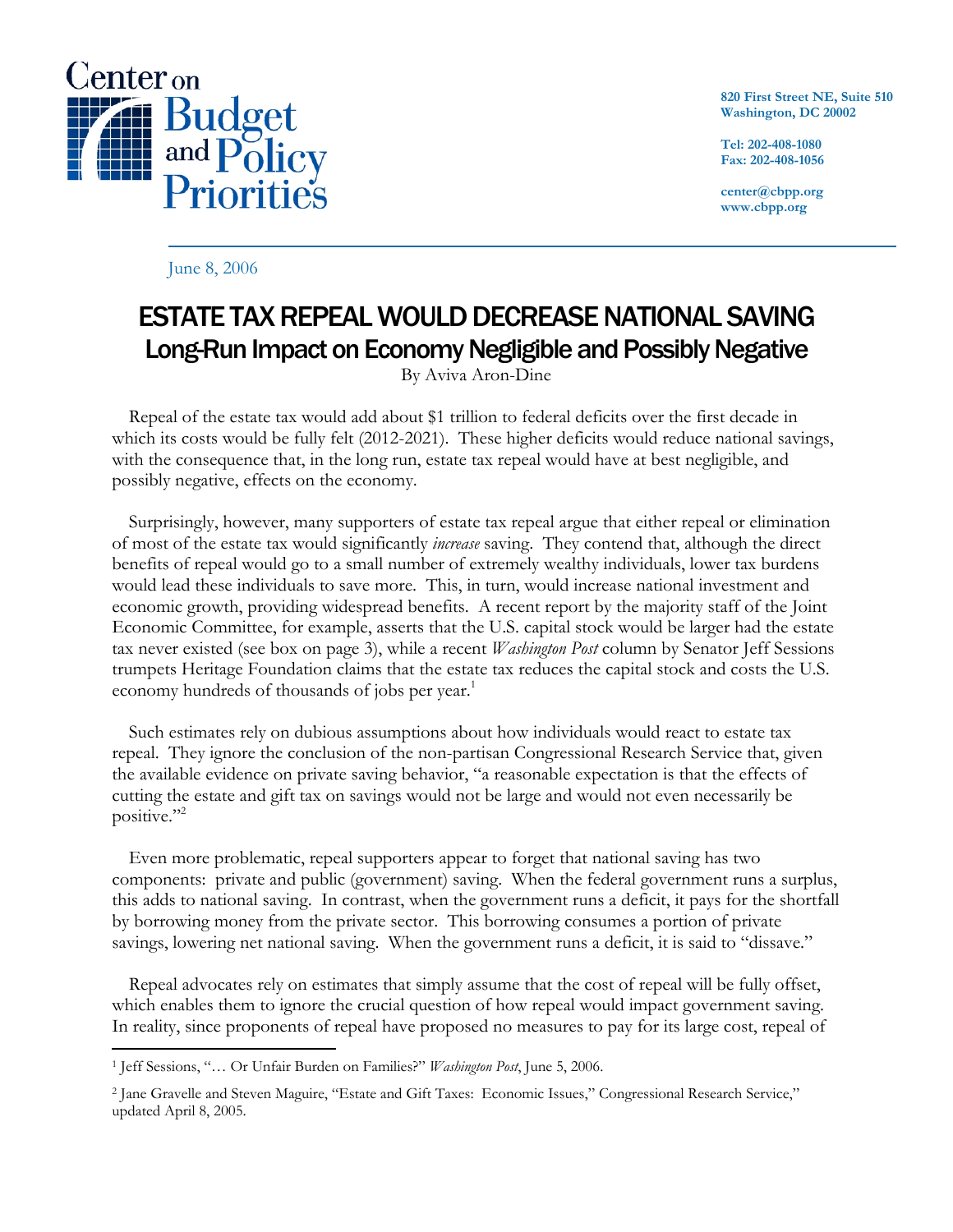the estate tax would lead to significantly higher deficits (that is, to public dissaving) and consequently to *reduced* national saving.

## Repeal's Effect on Private Savings Unknown

Considering the effect of estate tax repeal on national saving is important because national saving is a key determinant of investment and long-term economic growth. Increases in national saving make more funds available for investment, which increases the size of the capital stock: the total supply of equipment, buildings, and other productive capital in the economy. With more capital available, future workers are more productive, and the increased productivity yields higher national income.

According to the Congressional Research Service, "virtually no empirical evidence about the effect of estate and gift taxes [on saving behavior] exists."<sup>3</sup> Evidence does exist, however, regarding the effect of taxes on saving more generally. As the Congressional Budget Office has noted, most empirical evidence suggests that taxes have relatively little impact on private saving.<sup>4</sup>

Repeal supporters argue that the estate tax, because it imposes a tax on accumulated wealth, encourages individuals to consume rather than save; without such a tax, they contend, people would consume less and save more. But whether estate tax repeal would actually increase private saving depends on several key unknowns.

First, it depends in part on *why* people save. If an individual saved simply in order to leave larger inheritances to his heirs, then repeal of the estate tax might encourage him to save more, because each dollar saved would contribute more toward his heirs' inheritances. On the other hand, suppose that an individual hoped to leave his heirs inheritances of a particular size. In this case, he would save less if the estate tax were repealed, because he could provide the target inheritance without accumulating as much wealth (since no tax would have to be paid on the estate).

Second, it depends on what *heirs* do with their inheritances. On the one hand, heirs would inherit more wealth if the estate tax were repealed, and so would have more assets available to save and invest productively, should they choose to do so. On the other hand, if they have greater wealth to begin with, heirs might conclude that they have less need to save for the future, preferring instead to spend more of their inheritances. Studies that predict that estate tax repeal would increase private saving most often simply ignore the question of how repeal would impact saving by heirs.

Ultimately, because the answers to these questions are unknown, so is the true effect of estate tax repeal on private saving. In a detailed examination of the possible effects of the estate tax on saving, Brookings Institution economist William Gale and Federal Reserve economist Maria Perozek find that, under a number of plausible assumptions, lower estate tax rates might actually *reduce* saving (for example, if individuals save just enough to leave their target bequests, or if heirs decrease saving when they receive larger inheritances). Indeed, as noted above, the Congressional Research Service

 $\overline{a}$ 

<sup>&</sup>lt;sup>3</sup> Jane Gravelle and Steven Maguire, "Estate and Gift Taxes: Economic Issues," Congressional Research Service," updated April 8, 2005.

<sup>4</sup> Congressional Budget Office, "An Analysis of the President's Budgetary Proposals for Fiscal Year 2007," March 2006.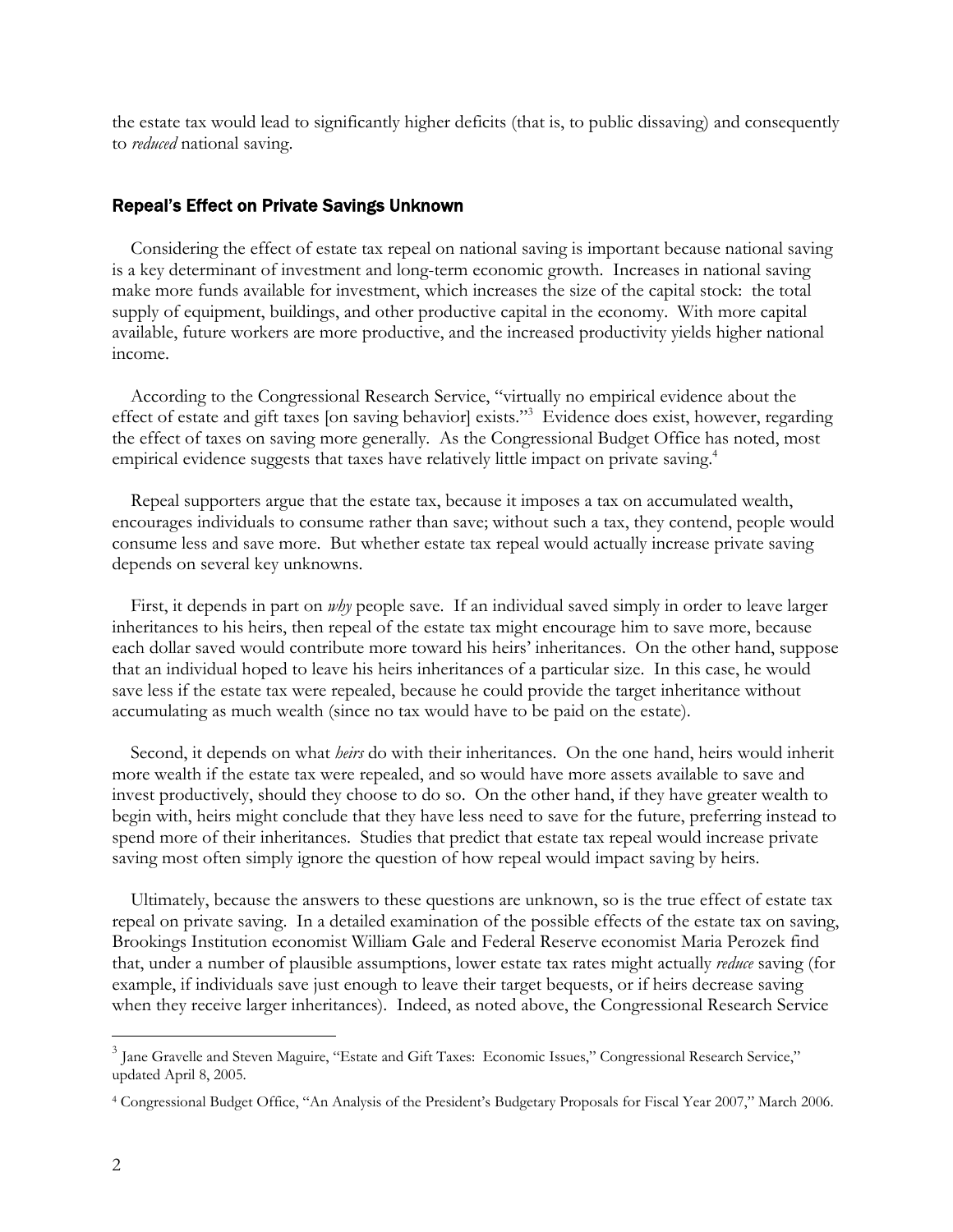## Joint Economic Committee Estate Tax Report Similarly Flawed

In a recent report, the majority staff of the Joint Economic Committee asserts that the U.S. capital stock would be \$847 billion larger today had the estate tax never existed.<sup>a</sup> This estimate has since been repeated in other articles by supporters of estate tax repeal.

The estimate, however, suffers heavily from the flaws described in this analysis. First, it relies on unsubstantiated assumptions about the responsiveness of saving and investment to the estate tax. As the Congressional Research Service notes, the true impact of eliminating the estate tax on private saving behavior is simply unknown.

Second, the estimate implicitly assumes that had the estate tax never existed, all of the revenue collected by the tax since its inception in 1916 would have been replaced by other tax revenue or offset by spending reductions. Otherwise, the loss of estate tax revenue would have added to deficits, reducing government savings and thereby offsetting the gains to national saving and the capital stock from the assumed increases in private saving.

The JEC report is misleading, in that it never mentions the tradeoff implicit in its estimate: the assumption that, in the absence of the estate tax, other taxes would have been higher or government services over the past 90 years would have been reduced. Instead, the majority JEC staff misleadingly implies that its estimate is a useful guide to the future impact of estate tax repeal. In fact, unpaid-for repeal would likely *decrease* (not increase) national saving and so would have, by the JEC report's own logic, a *negative* impact on the capital stock.

<sup>a</sup> Joint Economic Committee, "Costs and Consequences of the Federal Estate Tax," May 2006.

concluded based on this and other research that cutting the estate and gift tax would have a small and potentially even a negative effect on savings.

## Effect of Repeal on National Savings Is Negative

\_\_\_\_\_\_\_\_\_\_\_\_\_\_\_\_\_\_\_\_\_\_\_\_

-

Estimates from the Joint Committee on Taxation indicate that estate tax repeal would cost \$776 billion over the first decade (2012-2021) in which its budgetary effects would be fully felt. Because supporters of repeal have not proposed any measures to offset these costs, estate tax repeal would add to federal deficits and debt, leading to \$213 billion in additional interest costs over the same tenyear period.<sup>5</sup> In total, estate tax repeal would thus add nearly \$1 trillion to federal deficits between 2012 and 2021.

All else being equal, this increase in deficits — or, in other words, in government dissaving would translate into a \$1 trillion reduction in national savings over the same period. Even if highly optimistic assumptions are made about the responsiveness of private saving behavior to repeal, increased saving by households would offset only a fraction of this increase in government dissaving, meaning that the net effect of repeal would be to *decrease* national savings. The Congressional Research Service concludes: "even if the responsiveness [of private saving behavior]

<sup>5</sup> Interest is calculated using CBO's standard methodology for calculating the effect on debt and interest payments of tax cuts and spending increases that are not offset. For a more detailed discussion of these cost estimates, see Joel Friedman, "The High Cost of Estate Tax Repeal," Center on Budget and Policy Priorities, June 5, 2006.